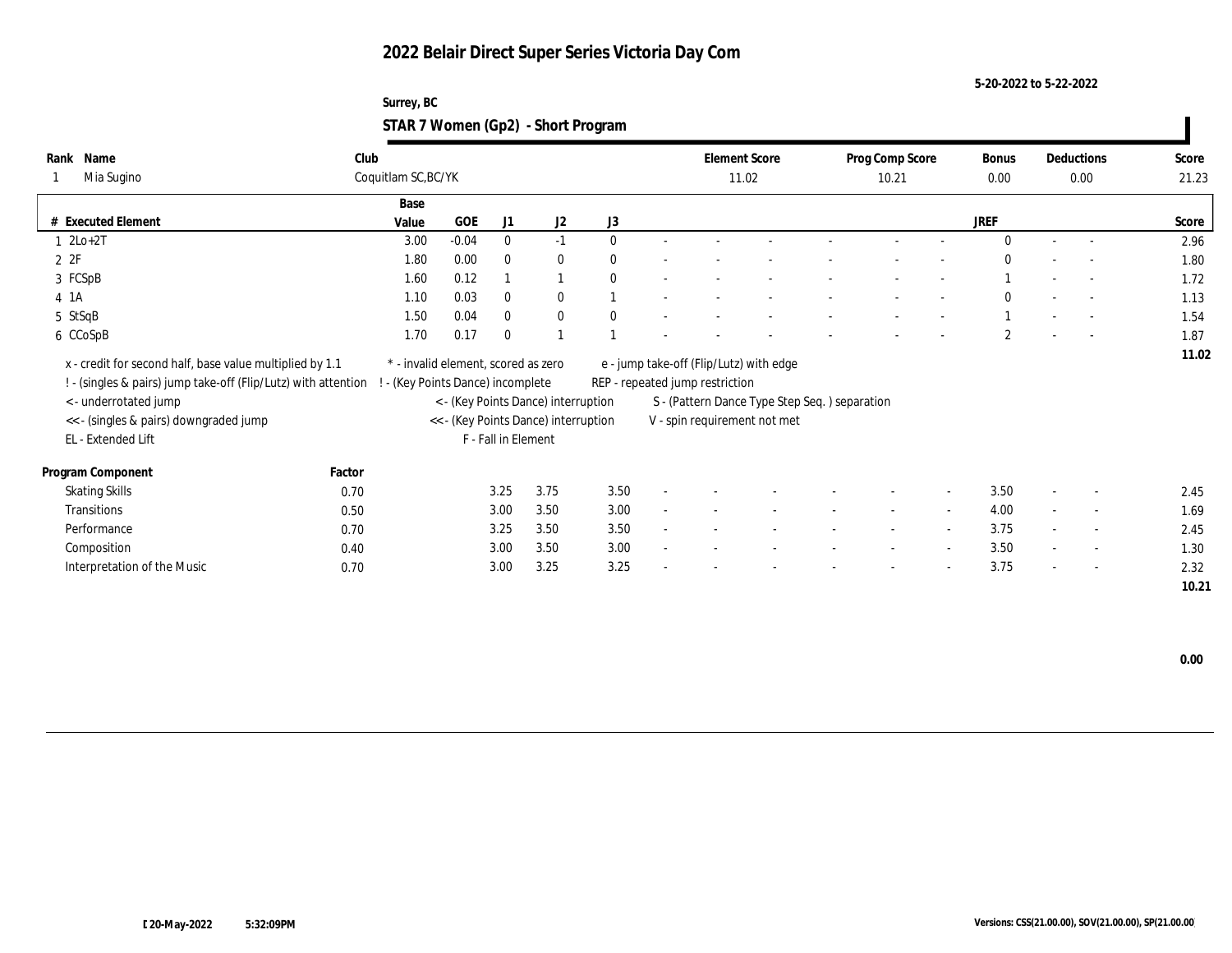#### **5-20-2022 to 5-22-2022**

#### **Surrey, BC STAR 7 Women (Gp2) - Short Program**

| Name<br>Rank<br>Audrey Allister Ordoñez<br>$\mathbf{2}$        | Club   | North Surrey SC, BC/YK              |                     |                                      |              |    | <b>Element Score</b>            | 10.38                                         | Prog Comp Score<br>9.59  |                          | Bonus<br>0.00  |        | Deductions<br>0.00       | Score<br>19.97 |
|----------------------------------------------------------------|--------|-------------------------------------|---------------------|--------------------------------------|--------------|----|---------------------------------|-----------------------------------------------|--------------------------|--------------------------|----------------|--------|--------------------------|----------------|
|                                                                |        | Base                                |                     |                                      |              |    |                                 |                                               |                          |                          |                |        |                          |                |
| # Executed Element                                             | Value  | GOE                                 | J1                  | J2                                   | J3           |    |                                 |                                               |                          |                          | <b>JREF</b>    |        |                          | Score          |
| $1 \t1A$                                                       |        | 0.06<br>1.10                        | $\bf{0}$            | $\mathbf{1}$                         | $\theta$     |    |                                 |                                               |                          |                          |                |        |                          | 1.16           |
| $2 \text{ } 2\text{Lo}+2\text{T}$                              |        | 3.00<br>$-0.21$                     | $-1$                | $-2$                                 | $-1$         |    |                                 |                                               |                          |                          | -1             |        |                          | 2.79           |
| 3 FCSpB                                                        |        | 0.12<br>1.60                        |                     | $\bf{0}$                             | $\mathbf{0}$ |    |                                 |                                               |                          |                          | $\overline{2}$ |        | $\sim$                   | 1.72           |
| 4 StSqB                                                        |        | 0.04<br>1.50                        |                     | $-1$                                 | $\theta$     |    |                                 |                                               |                          |                          |                |        |                          | 1.54           |
| 5 CCoSpB                                                       |        | 1.70<br>0.17                        |                     | $\mathbf{0}$                         |              |    |                                 |                                               |                          |                          | $\overline{c}$ |        |                          | 1.87           |
| 6 2S                                                           |        | 1.30<br>0.00                        | $\bf{0}$            | $\mathbf{0}$                         | $\theta$     |    |                                 |                                               |                          |                          | $\Omega$       |        | $\overline{\phantom{a}}$ | 1.30           |
| x - credit for second half, base value multiplied by 1.1       |        | * - invalid element, scored as zero |                     |                                      |              |    |                                 | e - jump take-off (Flip/Lutz) with edge       |                          |                          |                |        |                          | 10.38          |
| ! - (singles & pairs) jump take-off (Flip/Lutz) with attention |        | - (Key Points Dance) incomplete     |                     |                                      |              |    | REP - repeated jump restriction |                                               |                          |                          |                |        |                          |                |
| < - underrotated jump                                          |        |                                     |                     | < - (Key Points Dance) interruption  |              |    |                                 | S - (Pattern Dance Type Step Seq.) separation |                          |                          |                |        |                          |                |
| << - (singles & pairs) downgraded jump                         |        |                                     |                     | << - (Key Points Dance) interruption |              |    |                                 | V - spin requirement not met                  |                          |                          |                |        |                          |                |
| EL - Extended Lift                                             |        |                                     | F - Fall in Element |                                      |              |    |                                 |                                               |                          |                          |                |        |                          |                |
| Program Component                                              | Factor |                                     |                     |                                      |              |    |                                 |                                               |                          |                          |                |        |                          |                |
| <b>Skating Skills</b>                                          | 0.70   |                                     | 3.25                | 3.25                                 | 2.50         |    |                                 |                                               |                          | $\sim$                   | 3.75           |        | $\overline{\phantom{a}}$ | 2.23           |
| Transitions                                                    | 0.50   |                                     | 3.25                | 3.00                                 | 2.75         |    |                                 |                                               | $\overline{\phantom{a}}$ | $\overline{\phantom{a}}$ | 3.75           |        | $\sim$                   | 1.60           |
| Performance                                                    | 0.70   |                                     | 3.50                | 3.25                                 | 3.00         | ÷. |                                 |                                               | $\overline{\phantom{a}}$ | $\sim$                   | 3.50           | $\sim$ | $\overline{\phantom{a}}$ | 2.32           |
| Composition                                                    | 0.40   |                                     | 3.25                | 3.25                                 | 2.75         |    |                                 |                                               |                          | $\sim$                   | 3.75           | $\sim$ | $\overline{\phantom{a}}$ | 1.30           |
| Interpretation of the Music                                    | 0.70   |                                     | 3.00                | 3.00                                 | 2.75         |    |                                 |                                               |                          | $\overline{\phantom{a}}$ | 3.50           | $\sim$ | $\overline{\phantom{a}}$ | 2.14           |
|                                                                |        |                                     |                     |                                      |              |    |                                 |                                               |                          |                          |                |        |                          | 9.59           |

 $\overline{\phantom{a}}$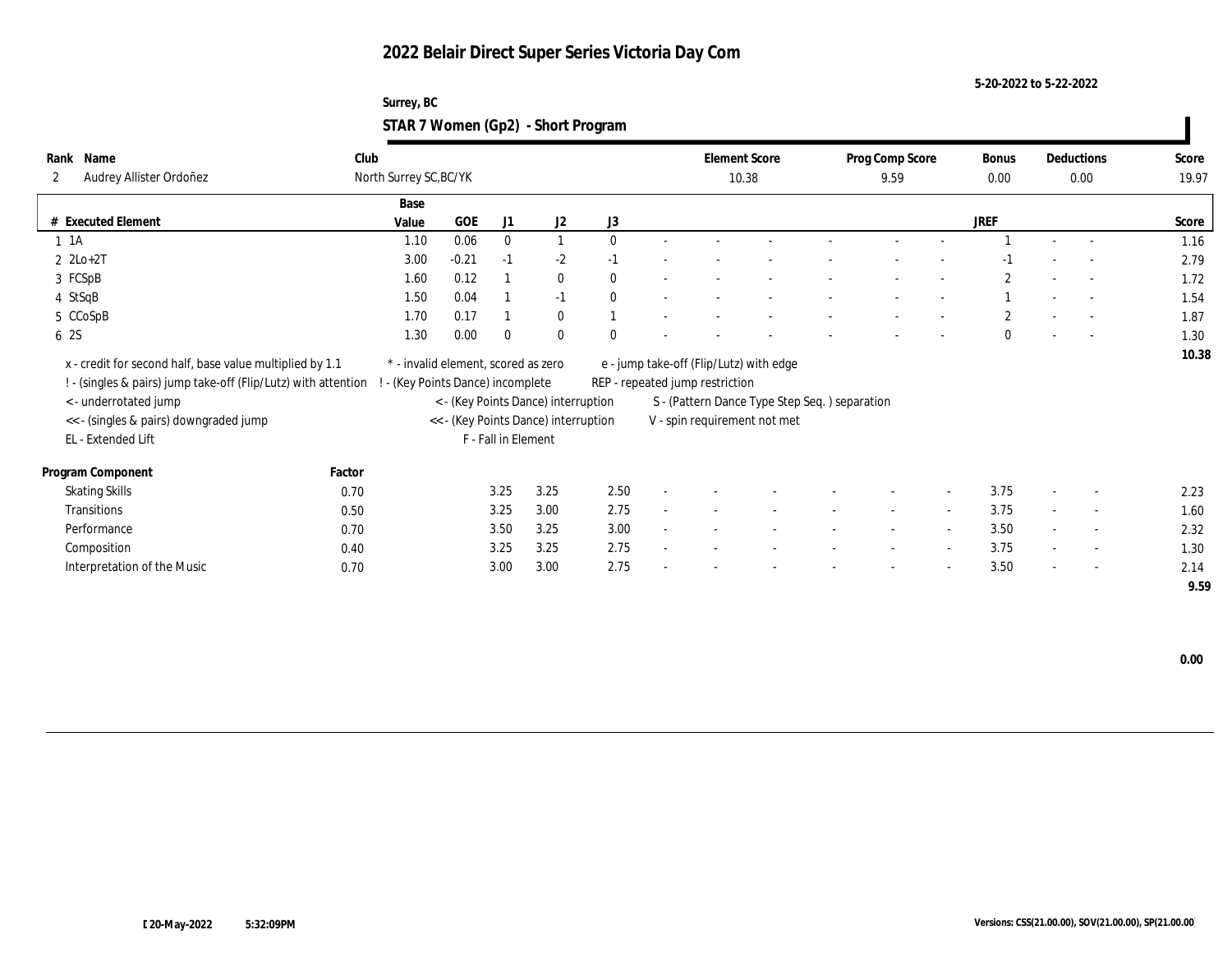**5-20-2022 to 5-22-2022**

| Surrey, BC                         |  |
|------------------------------------|--|
| STAR 7 Women (Gp2) - Short Program |  |

| Rank<br>Name<br>Abbey Mctavish<br>3                                                                                                                                                                                 | Club<br>Kelowna FSC, BC/YK |                                                                                                                                                       |                     |                |              | <b>Element Score</b><br>10.11   |                                                                                                                           | Prog Comp Score<br>9.15 |                          | Bonus<br>0.00 |                          | Deductions<br>0.00       | Score<br>19.26 |
|---------------------------------------------------------------------------------------------------------------------------------------------------------------------------------------------------------------------|----------------------------|-------------------------------------------------------------------------------------------------------------------------------------------------------|---------------------|----------------|--------------|---------------------------------|---------------------------------------------------------------------------------------------------------------------------|-------------------------|--------------------------|---------------|--------------------------|--------------------------|----------------|
|                                                                                                                                                                                                                     | Base                       |                                                                                                                                                       |                     |                |              |                                 |                                                                                                                           |                         |                          |               |                          |                          |                |
| # Executed Element                                                                                                                                                                                                  | Value                      | <b>GOE</b>                                                                                                                                            | J1                  | J <sub>2</sub> | J3           |                                 |                                                                                                                           |                         |                          | <b>JREF</b>   |                          |                          | Score          |
| $1 \t1A$                                                                                                                                                                                                            | 1.10                       | 0.11                                                                                                                                                  | $\mathbf{0}$        | $\mathbf{2}$   |              |                                 |                                                                                                                           |                         |                          |               |                          |                          | 1.21           |
| $2 \, 2Lz + 1T$                                                                                                                                                                                                     | 2.50                       | $-0.21$                                                                                                                                               | $-1$                | $-1$           | -1           |                                 |                                                                                                                           |                         |                          | $-1$          |                          |                          | 2.29           |
| 3 CCoSpB                                                                                                                                                                                                            | 1.70                       | 0.04                                                                                                                                                  | $\bf{0}$            | $\mathbf{1}$   | $-1$         |                                 |                                                                                                                           |                         |                          |               |                          |                          | 1.74           |
| 4 StSqB                                                                                                                                                                                                             | 1.50                       | $-0.11$                                                                                                                                               | $\mathbf{0}$        | $-2$           | $-2$         |                                 |                                                                                                                           |                         |                          |               |                          |                          | 1.39           |
| $5\;\;2F$                                                                                                                                                                                                           | 1.80                       | 0.00                                                                                                                                                  | $\bf{0}$            | $\bf{0}$       | $\mathbf{0}$ |                                 |                                                                                                                           |                         |                          | $\theta$      |                          |                          | 1.80           |
| 6 FCSpB                                                                                                                                                                                                             | 1.60                       | 0.08                                                                                                                                                  |                     | $\mathbf{0}$   | $\theta$     |                                 |                                                                                                                           |                         |                          |               |                          | $\overline{\phantom{a}}$ | 1.68           |
| x - credit for second half, base value multiplied by 1.1<br>! - (singles & pairs) jump take-off (Flip/Lutz) with attention<br>< - underrotated jump<br><< - (singles & pairs) downgraded jump<br>EL - Extended Lift |                            | * - invalid element, scored as zero<br>- (Key Points Dance) incomplete<br>< - (Key Points Dance) interruption<br><< - (Key Points Dance) interruption | F - Fall in Element |                |              | REP - repeated jump restriction | e - jump take-off (Flip/Lutz) with edge<br>S - (Pattern Dance Type Step Seq. ) separation<br>V - spin requirement not met |                         |                          |               |                          |                          | 10.11          |
| Program Component                                                                                                                                                                                                   | Factor                     |                                                                                                                                                       |                     |                |              |                                 |                                                                                                                           |                         |                          |               |                          |                          |                |
| <b>Skating Skills</b>                                                                                                                                                                                               | 0.70                       |                                                                                                                                                       | 3.00                | 3.00           | 3.00         |                                 |                                                                                                                           |                         | $\sim$                   | 3.50          | $\overline{\phantom{a}}$ | $\overline{\phantom{a}}$ | 2.19           |
| Transitions                                                                                                                                                                                                         | 0.50                       |                                                                                                                                                       | 2.75                | 2.75           | 3.00         |                                 |                                                                                                                           | $\sim$                  | $\sim$                   | 3.50          |                          | $\sim$                   | 1.50           |
| Performance                                                                                                                                                                                                         | 0.70                       |                                                                                                                                                       | 2.75                | 3.00           | 3.00         |                                 |                                                                                                                           | $\sim$                  | $\overline{\phantom{a}}$ | 3.50          | $\sim$                   | $\sim$                   | 2.14           |
| Composition                                                                                                                                                                                                         | 0.40                       |                                                                                                                                                       | 3.00                | 3.00           | 3.00         |                                 |                                                                                                                           |                         | $\sim$                   | 3.25          | $\sim$                   | $\sim$                   | 1.22           |
| Interpretation of the Music                                                                                                                                                                                         | 0.70                       |                                                                                                                                                       | 2.75                | 2.75           | 3.00         |                                 |                                                                                                                           |                         | $\sim$                   | 3.50          | $\sim$                   | $\sim$                   | 2.10           |
|                                                                                                                                                                                                                     |                            |                                                                                                                                                       |                     |                |              |                                 |                                                                                                                           |                         |                          |               |                          |                          | 9.15           |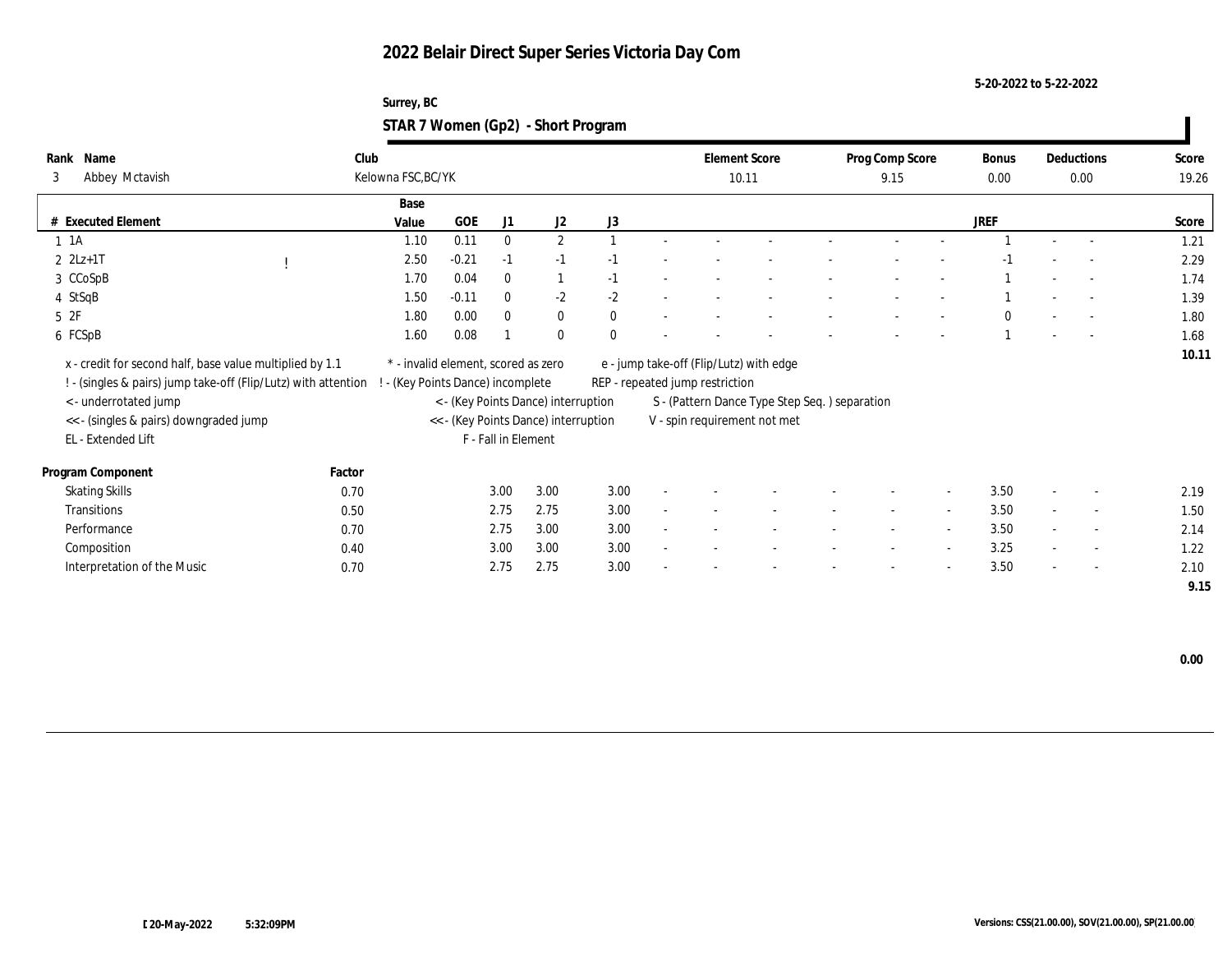**5-20-2022 to 5-22-2022**

| Surrey, BC                         |  |
|------------------------------------|--|
| STAR 7 Women (Gp2) - Short Program |  |

| Name<br>Rank<br>Alexandra Hargrave<br>4                                                                                    | Club   | Juan De Fuca SC, BC/YK                                                 |            |                     |                                      |          |        | <b>Element Score</b>            | 9.74                                           | Prog Comp Score<br>8.97 |                          | Bonus<br>0.00 |                          | Deductions<br>0.00       | Score<br>18.71 |
|----------------------------------------------------------------------------------------------------------------------------|--------|------------------------------------------------------------------------|------------|---------------------|--------------------------------------|----------|--------|---------------------------------|------------------------------------------------|-------------------------|--------------------------|---------------|--------------------------|--------------------------|----------------|
|                                                                                                                            |        | Base                                                                   |            |                     |                                      |          |        |                                 |                                                |                         |                          |               |                          |                          |                |
| # Executed Element                                                                                                         |        | Value                                                                  | <b>GOE</b> | J1                  | J2                                   | J3       |        |                                 |                                                |                         |                          | <b>JREF</b>   |                          |                          | Score          |
| $1$ 2Lo $<$                                                                                                                |        | 1.36                                                                   | $-0.31$    | $-3$                | $-2$                                 | $-2$     |        |                                 |                                                |                         |                          | $-2$          |                          |                          | 1.05           |
| 2 1A                                                                                                                       |        | 1.10                                                                   | 0.06       | $\mathbf{0}$        | $\overline{1}$                       | $\theta$ |        |                                 |                                                |                         |                          |               |                          |                          | 1.16           |
| $3 \ 2S+2T$                                                                                                                |        | 2.60                                                                   | 0.00       | $\mathbf{0}$        | $\bf{0}$                             | $\theta$ |        |                                 |                                                |                         |                          | $\Omega$      |                          | $\sim$                   | 2.60           |
| 4 CCoSpB                                                                                                                   |        | 1.70                                                                   | 0.09       | $\mathbf{0}$        |                                      | $\theta$ |        |                                 |                                                |                         |                          |               |                          | $\sim$                   | 1.79           |
| 5 StSqB                                                                                                                    |        | 1.50                                                                   | 0.00       | $\mathbf{0}$        | $\bf{0}$                             | $-1$     |        |                                 |                                                |                         |                          |               |                          |                          | 1.50           |
| 6 FCSpB                                                                                                                    |        | 1.60                                                                   | 0.04       | $\Omega$            | $\mathbf{0}$                         | $\theta$ |        |                                 |                                                |                         |                          |               |                          |                          | 1.64           |
| x - credit for second half, base value multiplied by 1.1<br>! - (singles & pairs) jump take-off (Flip/Lutz) with attention |        | * - invalid element, scored as zero<br>- (Key Points Dance) incomplete |            |                     |                                      |          |        | REP - repeated jump restriction | e - jump take-off (Flip/Lutz) with edge        |                         |                          |               |                          |                          | 9.74           |
| < - underrotated jump                                                                                                      |        |                                                                        |            |                     | < - (Key Points Dance) interruption  |          |        |                                 | S - (Pattern Dance Type Step Seq. ) separation |                         |                          |               |                          |                          |                |
| << - (singles & pairs) downgraded jump                                                                                     |        |                                                                        |            |                     | << - (Key Points Dance) interruption |          |        |                                 | V - spin requirement not met                   |                         |                          |               |                          |                          |                |
| EL - Extended Lift                                                                                                         |        |                                                                        |            | F - Fall in Element |                                      |          |        |                                 |                                                |                         |                          |               |                          |                          |                |
| Program Component                                                                                                          | Factor |                                                                        |            |                     |                                      |          |        |                                 |                                                |                         |                          |               |                          |                          |                |
| <b>Skating Skills</b>                                                                                                      | 0.70   |                                                                        |            | 3.25                | 3.25                                 | 3.00     | $\sim$ |                                 |                                                |                         | $\sim$                   | 3.00          | $\overline{\phantom{a}}$ | $\overline{\phantom{a}}$ | 2.19           |
| Transitions                                                                                                                | 0.50   |                                                                        |            | 3.00                | 3.00                                 | 3.00     |        |                                 |                                                |                         | $\sim$                   | 3.25          |                          | $\overline{\phantom{a}}$ | 1.53           |
| Performance                                                                                                                | 0.70   |                                                                        |            | 2.50                | 3.25                                 | 3.25     |        |                                 |                                                | $\sim$                  | $\sim$                   | 3.25          | $\sim$                   | $\sim$                   | 2.14           |
| Composition                                                                                                                | 0.40   |                                                                        |            | 2.75                | 3.25                                 | 3.00     |        |                                 |                                                |                         | $\sim$                   | 2.75          | $\sim$                   | $\sim$                   | 1.18           |
| Interpretation of the Music                                                                                                | 0.70   |                                                                        |            | 2.25                | 3.00                                 | 2.75     |        |                                 |                                                |                         | $\overline{\phantom{a}}$ | 3.00          | $\overline{\phantom{a}}$ | $\sim$                   | 1.93           |
|                                                                                                                            |        |                                                                        |            |                     |                                      |          |        |                                 |                                                |                         |                          |               |                          |                          | 8.97           |

 **0.00**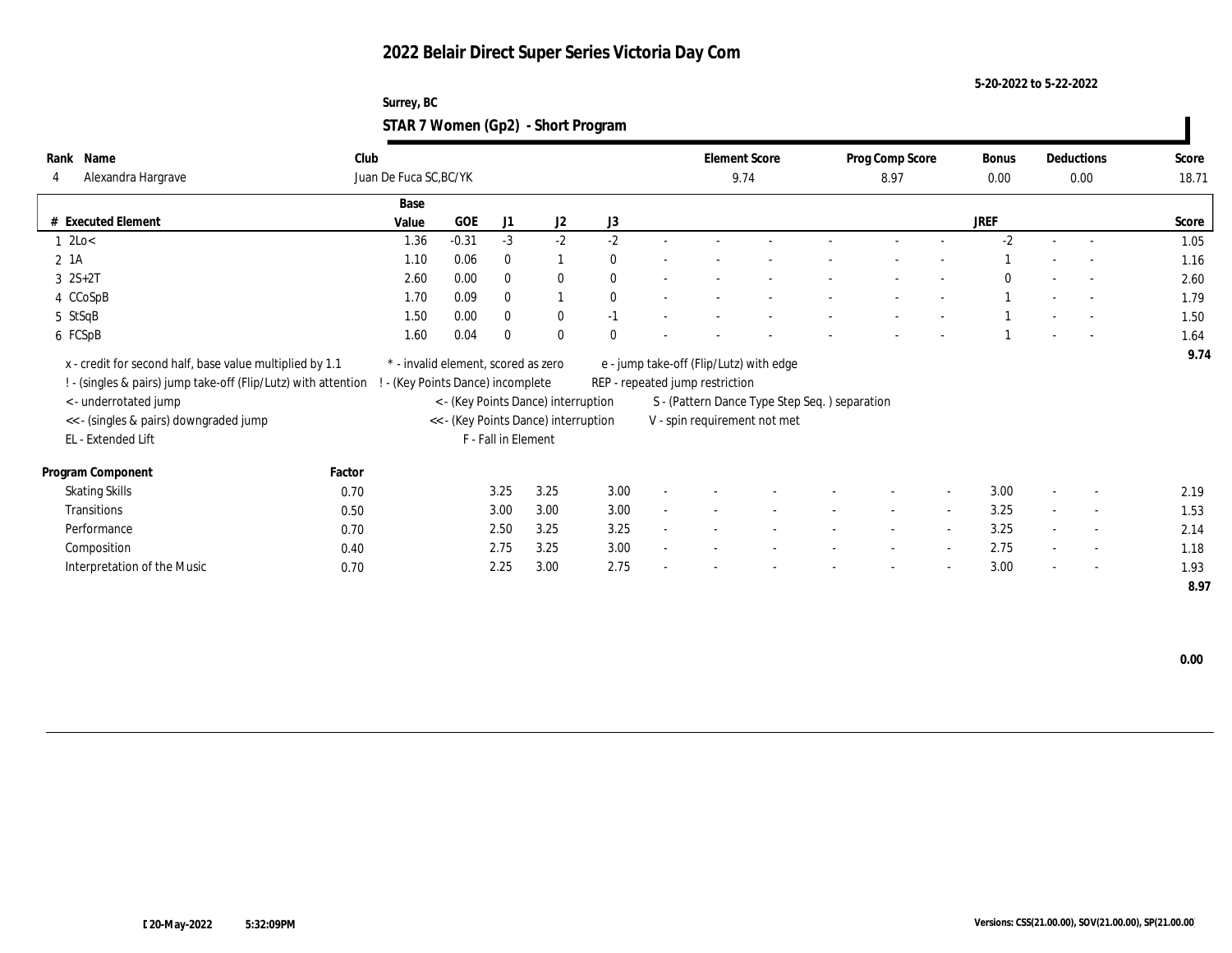**5-20-2022 to 5-22-2022**

| Surrey, BC                         |  |
|------------------------------------|--|
| STAR 7 Women (Gp2) - Short Program |  |

| Name<br>Rank<br><b>Brooke Gillin</b><br>5                                                                                                                                                     | Club   | Vancouver SC, BC/YK                                                    |            |                     |                                                                             |          |        | <b>Element Score</b><br>10.21   |                                                                                                                           | Prog Comp Score<br>8.33 |                          | Bonus<br>0.00 |                          | Deductions<br>0.00       | Score<br>18.54 |
|-----------------------------------------------------------------------------------------------------------------------------------------------------------------------------------------------|--------|------------------------------------------------------------------------|------------|---------------------|-----------------------------------------------------------------------------|----------|--------|---------------------------------|---------------------------------------------------------------------------------------------------------------------------|-------------------------|--------------------------|---------------|--------------------------|--------------------------|----------------|
|                                                                                                                                                                                               |        | Base                                                                   |            |                     |                                                                             |          |        |                                 |                                                                                                                           |                         |                          |               |                          |                          |                |
| # Executed Element                                                                                                                                                                            |        | Value                                                                  | <b>GOE</b> | J1                  | J2                                                                          | J3       |        |                                 |                                                                                                                           |                         |                          | <b>JREF</b>   |                          |                          | Score          |
| 12F                                                                                                                                                                                           |        | 1.80                                                                   | $-0.09$    | $\mathbf{0}$        | $-1$                                                                        | $-1$     |        |                                 |                                                                                                                           |                         |                          | $\Omega$      |                          |                          | 1.71           |
| $2 \text{ } 2\text{Lo}+2\text{Tq}$                                                                                                                                                            |        | 3.00                                                                   | $-0.51$    | $-3$                | $-3$                                                                        | $-3$     |        |                                 |                                                                                                                           |                         |                          | $-3$          |                          |                          | 2.49           |
| 3 1A                                                                                                                                                                                          |        | 1.10                                                                   | 0.03       | $\mathbf{0}$        | $\bf{0}$                                                                    | $\theta$ |        |                                 |                                                                                                                           |                         |                          |               |                          | $\sim$                   | 1.13           |
| 4 FCSpB                                                                                                                                                                                       |        | 1.60                                                                   | 0.08       | $\mathbf{0}$        | $\mathbf{0}$                                                                | $\theta$ |        |                                 |                                                                                                                           |                         |                          | $\mathbf{2}$  |                          | $\sim$                   | 1.68           |
| 5 StSqB                                                                                                                                                                                       |        | 1.50                                                                   | 0.00       | $\mathbf{0}$        | $\bf{0}$                                                                    | $-1$     |        |                                 |                                                                                                                           |                         |                          |               |                          |                          | 1.50           |
| 6 CCoSpB                                                                                                                                                                                      |        | 1.70                                                                   | 0.00       | $\theta$            |                                                                             | $\theta$ |        |                                 |                                                                                                                           |                         |                          | $-1$          |                          |                          | 1.70           |
| x - credit for second half, base value multiplied by 1.1<br>! - (singles & pairs) jump take-off (Flip/Lutz) with attention<br>< - underrotated jump<br><< - (singles & pairs) downgraded jump |        | * - invalid element, scored as zero<br>- (Key Points Dance) incomplete |            |                     | < - (Key Points Dance) interruption<br><< - (Key Points Dance) interruption |          |        | REP - repeated jump restriction | e - jump take-off (Flip/Lutz) with edge<br>S - (Pattern Dance Type Step Seq. ) separation<br>V - spin requirement not met |                         |                          |               |                          |                          | 10.21          |
| EL - Extended Lift                                                                                                                                                                            |        |                                                                        |            | F - Fall in Element |                                                                             |          |        |                                 |                                                                                                                           |                         |                          |               |                          |                          |                |
| Program Component                                                                                                                                                                             | Factor |                                                                        |            |                     |                                                                             |          |        |                                 |                                                                                                                           |                         |                          |               |                          |                          |                |
| <b>Skating Skills</b>                                                                                                                                                                         | 0.70   |                                                                        |            | 2.50                | 2.75                                                                        | 2.50     | $\sim$ |                                 |                                                                                                                           |                         | $\sim$                   | 3.25          | $\overline{\phantom{a}}$ | $\overline{\phantom{a}}$ | 1.93           |
| Transitions                                                                                                                                                                                   | 0.50   |                                                                        |            | 2.75                | 2.75                                                                        | 2.50     |        |                                 |                                                                                                                           |                         | $\sim$                   | 3.50          |                          | $\overline{\phantom{a}}$ | 1.44           |
| Performance                                                                                                                                                                                   | 0.70   |                                                                        |            | 2.50                | 3.00                                                                        | 2.50     |        |                                 |                                                                                                                           | $\sim$                  | $\sim$                   | 3.00          | $\sim$                   | $\sim$                   | 1.93           |
| Composition                                                                                                                                                                                   | 0.40   |                                                                        |            | 2.25                | 3.25                                                                        | 2.25     |        |                                 |                                                                                                                           |                         | $\sim$                   | 3.25          | $\sim$                   | $\sim$                   | 1.10           |
| Interpretation of the Music                                                                                                                                                                   | 0.70   |                                                                        |            | 2.25                | 3.00                                                                        | 2.50     |        |                                 |                                                                                                                           |                         | $\overline{\phantom{a}}$ | 3.25          | $\overline{\phantom{a}}$ | $\sim$                   | 1.93           |
|                                                                                                                                                                                               |        |                                                                        |            |                     |                                                                             |          |        |                                 |                                                                                                                           |                         |                          |               |                          |                          | 8.33           |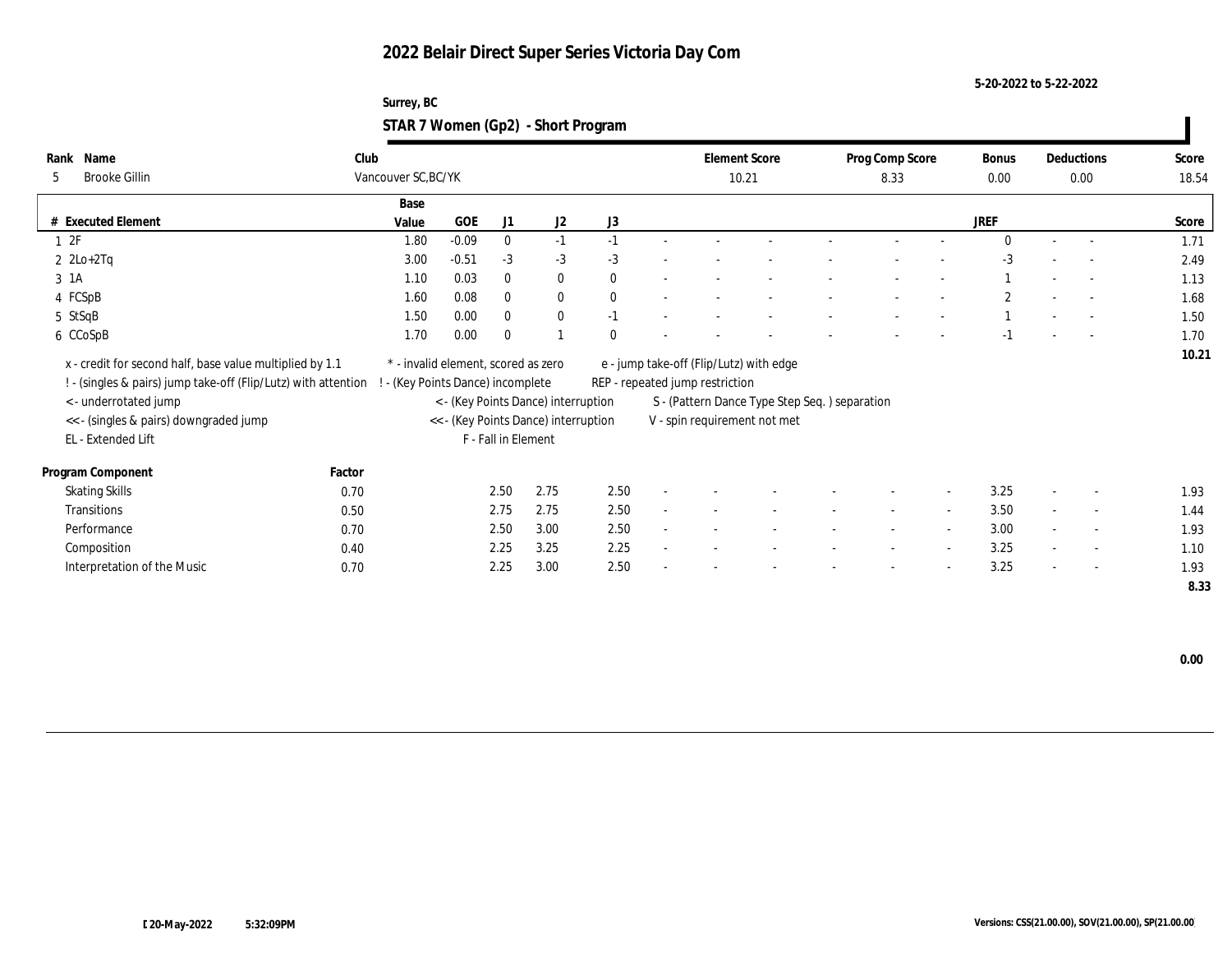**5-20-2022 to 5-22-2022**

| Surrey, BC                         |  |
|------------------------------------|--|
| STAR 7 Women (Gp2) - Short Program |  |

| Name<br>Rank                                                                                                                                                                                                       | Club                 |                                                                        |                     |                                                                             |              |        | <b>Element Score</b>            |                                                                                                                          | Prog Comp Score |                          | Bonus        |                          | Deductions               | Score        |
|--------------------------------------------------------------------------------------------------------------------------------------------------------------------------------------------------------------------|----------------------|------------------------------------------------------------------------|---------------------|-----------------------------------------------------------------------------|--------------|--------|---------------------------------|--------------------------------------------------------------------------------------------------------------------------|-----------------|--------------------------|--------------|--------------------------|--------------------------|--------------|
| Ava Hanninen<br>6                                                                                                                                                                                                  | Abbotsford SC, BC/YK |                                                                        |                     |                                                                             |              |        | 9.87                            |                                                                                                                          | 8.59            |                          | 0.00         |                          | 0.20                     | 18.26        |
|                                                                                                                                                                                                                    | Base                 |                                                                        |                     |                                                                             |              |        |                                 |                                                                                                                          |                 |                          |              |                          |                          |              |
| # Executed Element                                                                                                                                                                                                 | Value                | GOE                                                                    | J1                  | J2                                                                          | J3           |        |                                 |                                                                                                                          |                 |                          | JREF         |                          |                          | Score        |
| $1 \quad 2S+2Lo$                                                                                                                                                                                                   |                      | $-0.85$<br>3.00                                                        | $-5$                | $-5$                                                                        | $-5$         |        |                                 |                                                                                                                          |                 |                          | $-5$         |                          |                          | 2.15         |
| 2ZF                                                                                                                                                                                                                |                      | 1.80<br>0.05                                                           | $\bf{0}$            | $\bf{0}$                                                                    | $\mathbf{0}$ |        |                                 |                                                                                                                          |                 |                          |              |                          |                          | 1.85         |
| 3 FCSpB                                                                                                                                                                                                            |                      | 0.00<br>1.60                                                           | $\bf{0}$            | $\bf{0}$                                                                    | $\mathbf{0}$ |        |                                 |                                                                                                                          |                 |                          | $\mathbf{0}$ |                          |                          | 1.60         |
| 4 StSqB                                                                                                                                                                                                            |                      | $-0.15$<br>1.50                                                        | $\mathbf{0}$        | $-2$                                                                        | $-2$         |        |                                 |                                                                                                                          |                 |                          | $\mathbf{0}$ |                          |                          | 1.35         |
| 5 1A                                                                                                                                                                                                               |                      | 0.08<br>1.10                                                           | $\mathbf{0}$        | $\mathbf{1}$                                                                |              |        |                                 |                                                                                                                          |                 |                          |              |                          |                          | 1.18         |
| 6 CCoSpB                                                                                                                                                                                                           |                      | 1.70<br>0.04                                                           | $\Omega$            | $\bf{0}$                                                                    | $\theta$     |        |                                 |                                                                                                                          |                 |                          |              |                          |                          | 1.74         |
| x - credit for second half, base value multiplied by 1.1<br>! - (singles & pairs) jump take-off (Flip/Lutz) with attention<br><- underrotated jump<br><< - (singles & pairs) downgraded jump<br>EL - Extended Lift |                      | * - invalid element, scored as zero<br>- (Key Points Dance) incomplete | F - Fall in Element | < - (Key Points Dance) interruption<br><< - (Key Points Dance) interruption |              |        | REP - repeated jump restriction | e - jump take-off (Flip/Lutz) with edge<br>S - (Pattern Dance Type Step Seq.) separation<br>V - spin requirement not met |                 |                          |              |                          |                          |              |
| Program Component                                                                                                                                                                                                  | Factor               |                                                                        |                     |                                                                             |              |        |                                 |                                                                                                                          |                 |                          |              |                          |                          |              |
| <b>Skating Skills</b>                                                                                                                                                                                              | 0.70                 |                                                                        | 2.75                | 3.00                                                                        | 3.00         |        |                                 |                                                                                                                          |                 | $\overline{\phantom{a}}$ | 3.25         | $\overline{a}$           | $\overline{\phantom{a}}$ | 2.10         |
| Transitions                                                                                                                                                                                                        | 0.50                 |                                                                        | 3.25                | 2.75                                                                        | 2.50         |        |                                 |                                                                                                                          |                 |                          | 3.25         |                          | $\overline{\phantom{a}}$ | 1.47         |
| Performance                                                                                                                                                                                                        | 0.70                 |                                                                        | 3.00                | 2.75                                                                        | 2.50         | $\sim$ |                                 |                                                                                                                          | $\sim$          | $\sim$                   | 3.25         | $\sim$                   | $\overline{\phantom{a}}$ | 2.02         |
| Composition                                                                                                                                                                                                        | 0.40                 |                                                                        | 3.25                | 2.75                                                                        | 2.25         |        |                                 |                                                                                                                          |                 | $\overline{\phantom{a}}$ | 3.00         |                          | $\overline{\phantom{a}}$ | 1.12         |
| Interpretation of the Music                                                                                                                                                                                        | 0.70                 |                                                                        | 2.75                | 2.50                                                                        | 2.50         |        |                                 |                                                                                                                          |                 | $\sim$                   | 3.00         | $\overline{\phantom{a}}$ | $\overline{\phantom{a}}$ | 1.88<br>8.59 |

1 Fall(s) factor (0.2) **0.20**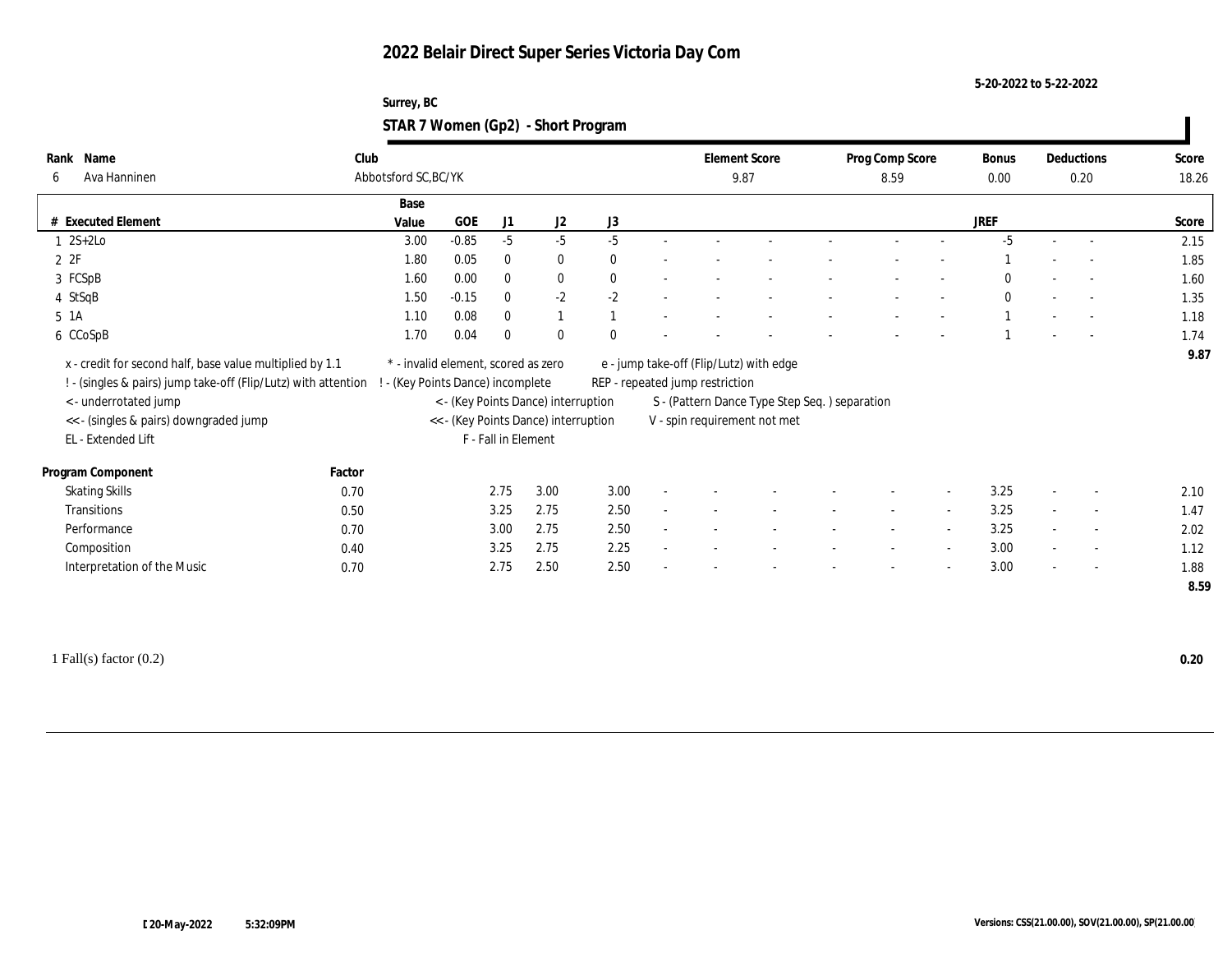**5-20-2022 to 5-22-2022**

| Surrey, BC                         |  |
|------------------------------------|--|
| STAR 7 Women (Gp2) - Short Program |  |

| Name<br>Rank                                                                                                                                                                                                        | Club                     |                                                                                                                                                                                |              |              |          |                                                                                                                                                             | <b>Element Score</b> |  | Prog Comp Score |                          | Bonus        |        | Deductions               | Score |
|---------------------------------------------------------------------------------------------------------------------------------------------------------------------------------------------------------------------|--------------------------|--------------------------------------------------------------------------------------------------------------------------------------------------------------------------------|--------------|--------------|----------|-------------------------------------------------------------------------------------------------------------------------------------------------------------|----------------------|--|-----------------|--------------------------|--------------|--------|--------------------------|-------|
| Sophia Mohring                                                                                                                                                                                                      | Prince George FSC, BC/YK |                                                                                                                                                                                |              |              |          |                                                                                                                                                             | 9.01                 |  | 9.43            |                          | 0.00         |        | 0.40                     | 18.04 |
|                                                                                                                                                                                                                     |                          |                                                                                                                                                                                |              |              |          |                                                                                                                                                             |                      |  |                 |                          |              |        |                          |       |
|                                                                                                                                                                                                                     | Base                     |                                                                                                                                                                                |              |              |          |                                                                                                                                                             |                      |  |                 |                          |              |        |                          |       |
| <b>Executed Element</b>                                                                                                                                                                                             | Value                    | GOE                                                                                                                                                                            | J1           | J2           | J3       |                                                                                                                                                             |                      |  |                 |                          | <b>JREF</b>  |        |                          | Score |
| $1 \ 2S + 2T$                                                                                                                                                                                                       | 2.60                     | 0.13                                                                                                                                                                           |              | $\mathbf{1}$ |          |                                                                                                                                                             |                      |  |                 |                          |              |        |                          | 2.73  |
| $2$ $2$ Loq                                                                                                                                                                                                         | 1.70                     | $-0.85$                                                                                                                                                                        | $-5$         | $-5$         | $-5$     |                                                                                                                                                             |                      |  |                 |                          | -5           |        |                          | 0.85  |
| 3 FCSpB                                                                                                                                                                                                             | 1.60                     | 0.04                                                                                                                                                                           | $\bf{0}$     | $\bf{0}$     |          |                                                                                                                                                             |                      |  |                 |                          | $\mathbf{0}$ |        | $\overline{a}$           | 1.64  |
| 4 StSqB                                                                                                                                                                                                             | 1.50                     | 0.08                                                                                                                                                                           | $\mathbf{0}$ | 1            |          |                                                                                                                                                             |                      |  |                 |                          | $\bf{0}$     |        |                          | 1.58  |
| 5 1A                                                                                                                                                                                                                | 1.10                     | $-0.14$                                                                                                                                                                        | $-1$         | $-1$         | $-1$     |                                                                                                                                                             |                      |  |                 |                          | $-2$         |        | $\overline{\phantom{0}}$ | 0.96  |
| 6 CCoSpB (V)                                                                                                                                                                                                        | 1.28                     | $-0.03$                                                                                                                                                                        | $-1$         | $\mathbf{0}$ | $\theta$ |                                                                                                                                                             |                      |  |                 |                          | $\mathbf{0}$ |        |                          | 1.25  |
| x - credit for second half, base value multiplied by 1.1<br>! - (singles & pairs) jump take-off (Flip/Lutz) with attention<br>< - underrotated jump<br><< - (singles & pairs) downgraded jump<br>EL - Extended Lift |                          | * - invalid element, scored as zero<br>! - (Key Points Dance) incomplete<br>< - (Key Points Dance) interruption<br><< - (Key Points Dance) interruption<br>F - Fall in Element |              |              |          | e - jump take-off (Flip/Lutz) with edge<br>REP - repeated jump restriction<br>S - (Pattern Dance Type Step Seq.) separation<br>V - spin requirement not met |                      |  |                 |                          |              |        | 9.01                     |       |
| Program Component                                                                                                                                                                                                   | Factor                   |                                                                                                                                                                                |              |              |          |                                                                                                                                                             |                      |  |                 |                          |              |        |                          |       |
| <b>Skating Skills</b>                                                                                                                                                                                               | 0.70                     |                                                                                                                                                                                | 3.00         | 3.50         | 3.50     |                                                                                                                                                             |                      |  |                 | $\overline{\phantom{a}}$ | 2.50         |        | $\sim$                   | 2.19  |
| Transitions                                                                                                                                                                                                         | 0.50                     |                                                                                                                                                                                | 3.25         | 3.50         | 3.25     |                                                                                                                                                             |                      |  |                 | $\sim$                   | 2.75         | $\sim$ | $\overline{\phantom{a}}$ | 1.60  |
| Performance                                                                                                                                                                                                         | 0.70                     |                                                                                                                                                                                | 3.00         | 3.75         | 3.50     |                                                                                                                                                             |                      |  |                 | $\sim$                   | 2.50         |        | $\overline{\phantom{a}}$ | 2.23  |
| Composition                                                                                                                                                                                                         | 0.40                     |                                                                                                                                                                                | 3.25         | 3.25         | 3.25     |                                                                                                                                                             |                      |  |                 | $\overline{\phantom{a}}$ | 2.50         |        | $\overline{a}$           | 1.22  |
| Interpretation of the Music                                                                                                                                                                                         | 0.70                     |                                                                                                                                                                                | 3.25         | 3.50         | 3.50     |                                                                                                                                                             |                      |  |                 | $\overline{\phantom{a}}$ | 2.25         |        | $\sim$                   | 2.19  |
|                                                                                                                                                                                                                     |                          |                                                                                                                                                                                |              |              |          |                                                                                                                                                             |                      |  |                 |                          |              |        |                          | 9.43  |

1 Fall(s) factor (0.2), 1 Time Violation(s) factor (0.2) **0.40**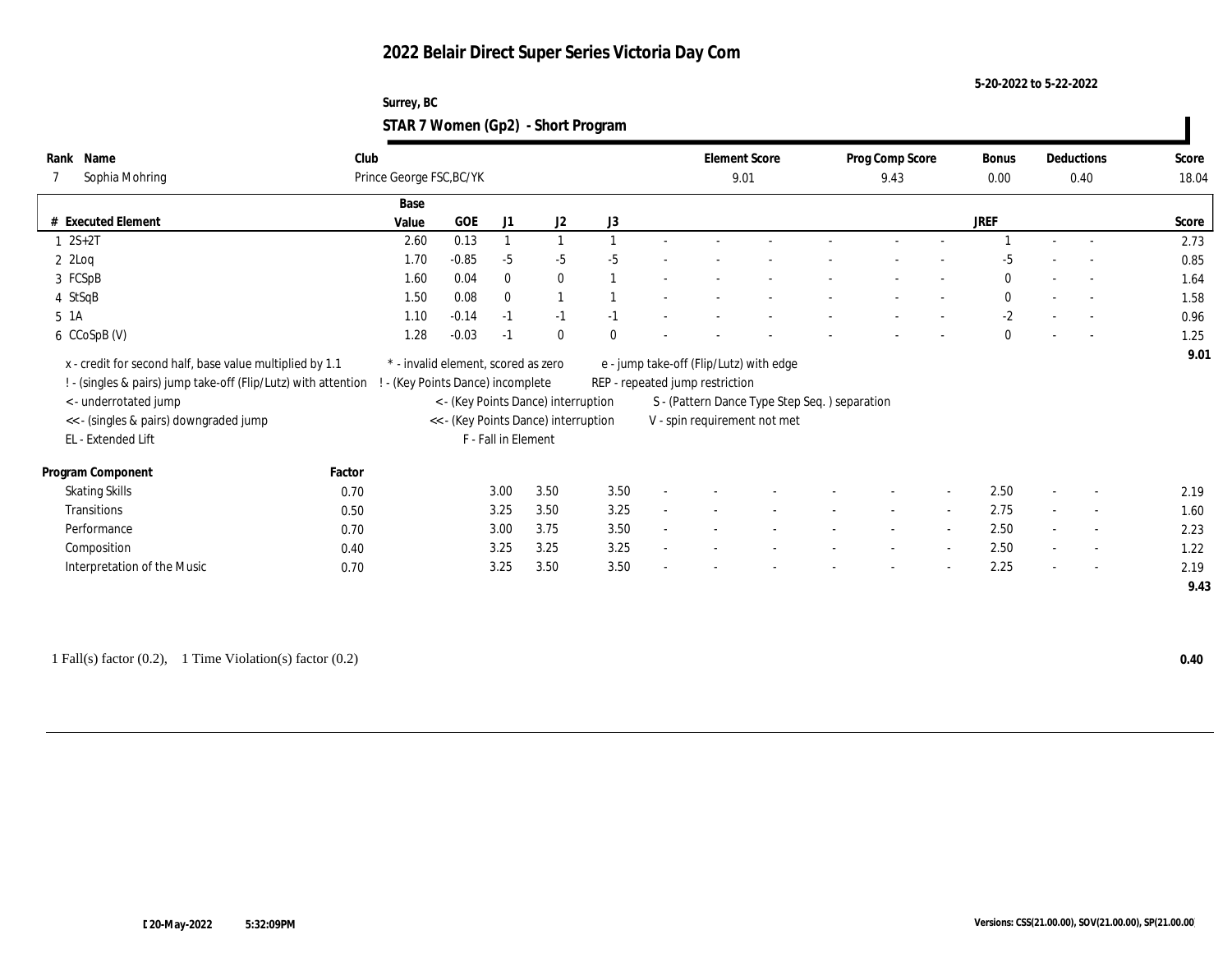**5-20-2022 to 5-22-2022**

| Surrey, BC                         |  |
|------------------------------------|--|
| STAR 7 Women (Gp2) - Short Program |  |

| Name<br>Rank<br>Monique Menard<br>8                            | Club   | Cheam SC, BC/YK                     |            |                     |                                      |              | <b>Element Score</b><br>9.12    |                                               | Prog Comp Score<br>8.83 | Bonus<br>0.00 | Deductions               | 0.40           | Score<br>17.55 |
|----------------------------------------------------------------|--------|-------------------------------------|------------|---------------------|--------------------------------------|--------------|---------------------------------|-----------------------------------------------|-------------------------|---------------|--------------------------|----------------|----------------|
|                                                                |        |                                     |            |                     |                                      |              |                                 |                                               |                         |               |                          |                |                |
| # Executed Element                                             |        | Base<br>Value                       | <b>GOE</b> | J1                  | J2                                   | J3           |                                 |                                               |                         | <b>JREF</b>   |                          |                | Score          |
| 2Fq                                                            |        | 1.80                                | $-0.90$    | $-5$                | $-5$                                 | $-5$         |                                 |                                               |                         | $-5$          |                          |                | 0.90           |
| $2 \text{ } 2\text{Lo}+2\text{Tag}$                            |        | 3.00                                | $-0.85$    | $-5$                | $-5$                                 | $-5$         |                                 |                                               |                         | $-5$          |                          |                | 2.15           |
| 3 CCoSpB                                                       |        | 1.70                                | 0.13       |                     |                                      | $\mathbf{0}$ |                                 |                                               |                         |               |                          |                | 1.83           |
|                                                                |        |                                     |            |                     |                                      |              |                                 |                                               |                         |               |                          |                |                |
| 4 StSqB                                                        |        | 1.50                                | 0.08       |                     |                                      | $-1$         |                                 |                                               |                         |               |                          |                | 1.58           |
| 5 1A                                                           |        | 1.10                                | 0.08       |                     |                                      | $\bf{0}$     |                                 |                                               |                         |               |                          |                | 1.18           |
| 6 FCSpB                                                        |        | 1.60                                | $-0.12$    | $\bf{0}$            | $\bf{0}$                             | $-2$         |                                 |                                               |                         | $-1$          |                          |                | 1.48           |
|                                                                |        |                                     |            |                     |                                      |              |                                 |                                               |                         |               |                          |                | 9.12           |
| x - credit for second half, base value multiplied by 1.1       |        | * - invalid element, scored as zero |            |                     |                                      |              |                                 | e - jump take-off (Flip/Lutz) with edge       |                         |               |                          |                |                |
| ! - (singles & pairs) jump take-off (Flip/Lutz) with attention |        | ! - (Key Points Dance) incomplete   |            |                     |                                      |              | REP - repeated jump restriction |                                               |                         |               |                          |                |                |
| < - underrotated jump                                          |        |                                     |            |                     | < - (Key Points Dance) interruption  |              |                                 | S - (Pattern Dance Type Step Seq.) separation |                         |               |                          |                |                |
| << - (singles & pairs) downgraded jump                         |        |                                     |            |                     | << - (Key Points Dance) interruption |              |                                 | V - spin requirement not met                  |                         |               |                          |                |                |
| EL - Extended Lift                                             |        |                                     |            | F - Fall in Element |                                      |              |                                 |                                               |                         |               |                          |                |                |
| Program Component                                              | Factor |                                     |            |                     |                                      |              |                                 |                                               |                         |               |                          |                |                |
| <b>Skating Skills</b>                                          | 0.70   |                                     |            | 3.25                | 3.25                                 | 2.50         |                                 |                                               |                         | 3.00          | $\sim$                   | $\sim$         | 2.10           |
| Transitions                                                    | 0.50   |                                     |            | 3.25                | 3.00                                 | 2.50         |                                 |                                               |                         | 3.25          | $\overline{\phantom{a}}$ | $\sim$         | 1.50           |
| Performance                                                    | 0.70   |                                     |            | 3.50                | 3.00                                 | 2.75         |                                 |                                               |                         | 3.00          | $\overline{\phantom{a}}$ | $\overline{a}$ | 2.14           |
|                                                                | 0.40   |                                     |            | 3.00                | 3.25                                 | 2.25         |                                 |                                               |                         | 2.75          |                          | $\sim$         | 1.12           |
| Composition<br>Interpretation of the Music                     | 0.70   |                                     |            | 3.25                | 3.00                                 | 2.00         |                                 |                                               |                         | 3.00          | $\overline{\phantom{a}}$ | $\sim$         | 1.97           |

2 Fall(s) factor (0.2) **0.40**

 $\mathbf{I}$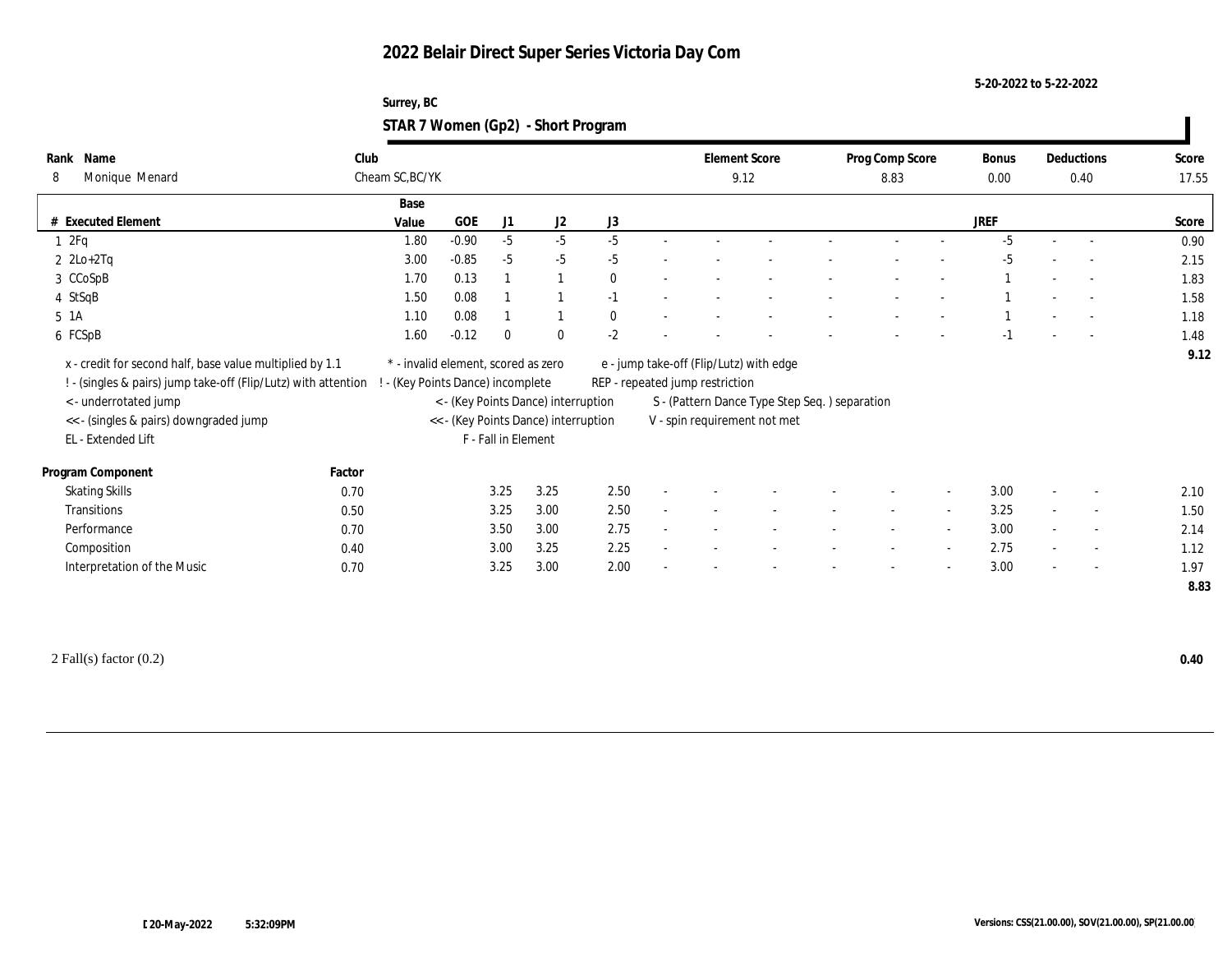**5-20-2022 to 5-22-2022**

| Surrey, BC                         |  |
|------------------------------------|--|
| STAR 7 Women (Gp2) - Short Program |  |

| Name<br>Rank<br>Katya Goldenberg<br>9                                                                                                                                                                               | Club   | Delta FSC, BC/YK                                                       |         |                     |                                                                             |          | <b>Element Score</b><br>7.85    |                                                                                                                          | Prog Comp Score<br>8.66  |                          | <b>Bonus</b><br>0.00 |        | Deductions<br>0.20       | Score<br>16.31 |
|---------------------------------------------------------------------------------------------------------------------------------------------------------------------------------------------------------------------|--------|------------------------------------------------------------------------|---------|---------------------|-----------------------------------------------------------------------------|----------|---------------------------------|--------------------------------------------------------------------------------------------------------------------------|--------------------------|--------------------------|----------------------|--------|--------------------------|----------------|
|                                                                                                                                                                                                                     |        |                                                                        |         |                     |                                                                             |          |                                 |                                                                                                                          |                          |                          |                      |        |                          |                |
|                                                                                                                                                                                                                     |        | Base                                                                   |         |                     |                                                                             |          |                                 |                                                                                                                          |                          |                          |                      |        |                          |                |
| # Executed Element                                                                                                                                                                                                  |        | Value                                                                  | GOE     | J1                  | J2                                                                          | J3       |                                 |                                                                                                                          |                          |                          | JREF                 |        |                          | Score          |
| $1 \t1A$                                                                                                                                                                                                            |        | 1.10                                                                   | $-0.08$ | $-1$                | $-1$                                                                        | $-1$     |                                 |                                                                                                                          |                          |                          | $\mathbf{0}$         | $\sim$ | $\sim$                   | 1.02           |
| $2 S+1 T$                                                                                                                                                                                                           |        | 1.70                                                                   | 0.00    | $\mathbf{0}$        | $\bf{0}$                                                                    | $\theta$ |                                 |                                                                                                                          |                          |                          | $\Omega$             |        |                          | 1.70           |
| 3 FCSpB                                                                                                                                                                                                             |        | 1.60                                                                   | 0.12    |                     | $\bf{0}$                                                                    |          |                                 |                                                                                                                          |                          |                          |                      |        |                          | 1.72           |
| $4 \text{ 2Lo}<<$                                                                                                                                                                                                   |        | 0.50                                                                   | $-0.25$ | $-5$                | $-5$                                                                        | $-5$     |                                 |                                                                                                                          |                          |                          | $-5$                 |        |                          | 0.25           |
| 5 StSqB                                                                                                                                                                                                             |        | 1.50                                                                   | $-0.08$ |                     | $-1$                                                                        | $-1$     |                                 |                                                                                                                          |                          |                          | $-1$                 |        |                          | 1.42           |
| 6 CCoSpB                                                                                                                                                                                                            |        | 1.70                                                                   | 0.04    | $\bf{0}$            | $\mathbf{0}$                                                                |          |                                 |                                                                                                                          |                          |                          | $\mathbf{0}$         |        |                          | 1.74           |
| x - credit for second half, base value multiplied by 1.1<br>! - (singles & pairs) jump take-off (Flip/Lutz) with attention<br>< - underrotated jump<br><< - (singles & pairs) downgraded jump<br>EL - Extended Lift |        | * - invalid element, scored as zero<br>- (Key Points Dance) incomplete |         | F - Fall in Element | < - (Key Points Dance) interruption<br><< - (Key Points Dance) interruption |          | REP - repeated jump restriction | e - jump take-off (Flip/Lutz) with edge<br>S - (Pattern Dance Type Step Seq.) separation<br>V - spin requirement not met |                          |                          |                      |        |                          |                |
| Program Component                                                                                                                                                                                                   | Factor |                                                                        |         |                     |                                                                             |          |                                 |                                                                                                                          |                          |                          |                      |        |                          |                |
| <b>Skating Skills</b>                                                                                                                                                                                               | 0.70   |                                                                        |         | 2.75                | 2.75                                                                        | 2.75     |                                 |                                                                                                                          |                          | $\sim$                   | 2.50                 | $\sim$ | $\overline{\phantom{a}}$ | 1.88           |
| Transitions                                                                                                                                                                                                         | 0.50   |                                                                        |         | 3.25                | 3.00                                                                        | 2.50     |                                 |                                                                                                                          | $\sim$                   | $\overline{\phantom{a}}$ | 2.75                 |        | $\sim$                   | 1.44           |
| Performance                                                                                                                                                                                                         | 0.70   |                                                                        |         | 3.00                | 3.00                                                                        | 2.75     |                                 |                                                                                                                          | $\sim$                   | $\sim$                   | 2.75                 | $\sim$ | $\sim$                   | 2.02           |
| Composition                                                                                                                                                                                                         | 0.40   |                                                                        |         | 2.75                | 3.25                                                                        | 2.75     |                                 |                                                                                                                          | $\sim$                   | $\overline{\phantom{a}}$ | 3.00                 |        | $\sim$                   | 1.18           |
| Interpretation of the Music                                                                                                                                                                                         | 0.70   |                                                                        |         | 3.50                | 3.00                                                                        | 3.00     |                                 |                                                                                                                          | $\overline{\phantom{a}}$ | $\overline{a}$           | 2.75                 | $\sim$ | $\sim$                   | 2.14<br>8.66   |

1 Fall(s) factor (0.2) **0.20**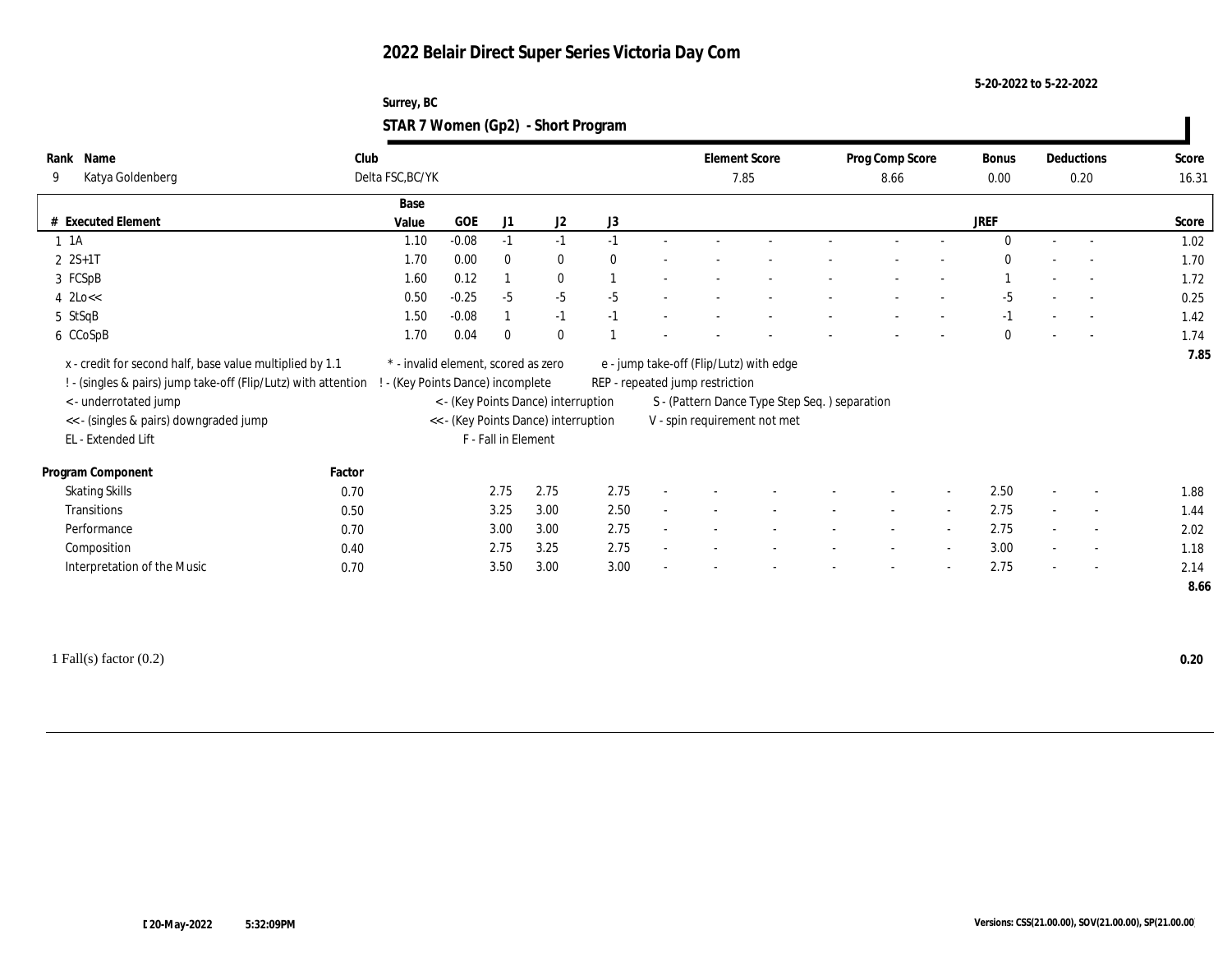**5-20-2022 to 5-22-2022**

| Surrey, BC                         |  |
|------------------------------------|--|
| STAR 7 Women (Gp2) - Short Program |  |

| Name<br>Rank<br>Payton Bannerman<br>10                                                                                     | Club<br>Kelowna FSC, BC/YK                                               |            |                          |                                      |          | <b>Element Score</b>            | 6.36                                          | Prog Comp Score<br>8.51 |        | <b>Bonus</b><br>0.00 |                          | Deductions<br>0.00 | Score<br>14.87 |
|----------------------------------------------------------------------------------------------------------------------------|--------------------------------------------------------------------------|------------|--------------------------|--------------------------------------|----------|---------------------------------|-----------------------------------------------|-------------------------|--------|----------------------|--------------------------|--------------------|----------------|
|                                                                                                                            |                                                                          |            |                          |                                      |          |                                 |                                               |                         |        |                      |                          |                    |                |
|                                                                                                                            | Base                                                                     |            |                          |                                      |          |                                 |                                               |                         |        |                      |                          |                    |                |
| # Executed Element                                                                                                         | Value                                                                    | <b>GOE</b> | J1                       | J2                                   | J3       |                                 |                                               |                         |        | <b>JREF</b>          |                          |                    | Score          |
| $1 \t1A$                                                                                                                   | 1.10                                                                     | 0.08       | $\mathbf{0}$             |                                      |          |                                 |                                               |                         |        |                      |                          |                    | 1.18           |
| $2 \text{ } 1\text{Lz} + 2\text{Lo} <<$                                                                                    | 1.10                                                                     | $-0.21$    | $-4$                     | $-3$                                 | $-3$     |                                 |                                               |                         |        | -4                   |                          |                    | 0.89           |
| 3 CCoSp                                                                                                                    | 0.00                                                                     |            | $\overline{\phantom{a}}$ |                                      |          |                                 |                                               |                         |        |                      |                          |                    | 0.00           |
| 4 StSqB                                                                                                                    | 1.50                                                                     | 0.00       | $\mathbf{0}$             | $-1$                                 | $\bf{0}$ |                                 |                                               |                         |        |                      |                          |                    | 1.50           |
| $5$ $2F<$                                                                                                                  | 1.44                                                                     | $-0.33$    | $-3$                     | $-2$                                 | $-2$     |                                 |                                               |                         |        | $-2$                 |                          |                    | 1.11           |
| 6 FCSpB                                                                                                                    | 1.60                                                                     | 0.08       | $\Omega$                 | $\mathbf{0}$                         |          |                                 |                                               |                         |        |                      |                          |                    | 1.68           |
| x - credit for second half, base value multiplied by 1.1<br>! - (singles & pairs) jump take-off (Flip/Lutz) with attention | * - invalid element, scored as zero<br>! - (Key Points Dance) incomplete |            |                          |                                      |          | REP - repeated jump restriction | e - jump take-off (Flip/Lutz) with edge       |                         |        |                      |                          |                    | 6.36           |
| < - underrotated jump                                                                                                      |                                                                          |            |                          | < - (Key Points Dance) interruption  |          |                                 | S - (Pattern Dance Type Step Seq.) separation |                         |        |                      |                          |                    |                |
| << - (singles & pairs) downgraded jump                                                                                     |                                                                          |            |                          | << - (Key Points Dance) interruption |          |                                 | V - spin requirement not met                  |                         |        |                      |                          |                    |                |
| EL - Extended Lift                                                                                                         |                                                                          |            | F - Fall in Element      |                                      |          |                                 |                                               |                         |        |                      |                          |                    |                |
| Factor<br>Program Component                                                                                                |                                                                          |            |                          |                                      |          |                                 |                                               |                         |        |                      |                          |                    |                |
| <b>Skating Skills</b><br>0.70                                                                                              |                                                                          |            | 2.75                     | 2.75                                 | 2.75     |                                 |                                               |                         | $\sim$ | 3.00                 | $\sim$                   | $\sim$             | 1.97           |
| Transitions<br>0.50                                                                                                        |                                                                          |            | 3.25                     | 2.75                                 | 3.25     |                                 |                                               |                         |        | 3.00                 |                          | $\sim$             | 1.53           |
| Performance<br>0.70                                                                                                        |                                                                          |            | 2.75                     | 2.50                                 | 3.00     |                                 |                                               | $\sim$                  | $\sim$ | 2.75                 | $\sim$                   | $\sim$             | 1.93           |
| Composition<br>0.40                                                                                                        |                                                                          |            | 3.00                     | 2.75                                 | 3.00     |                                 |                                               |                         |        | 2.75                 | $\sim$                   | $\sim$             | 1.15           |
| Interpretation of the Music<br>0.70                                                                                        |                                                                          |            | 3.00                     | 2.50                                 | 2.75     |                                 |                                               |                         |        | 2.75                 | $\overline{\phantom{a}}$ | $\sim$             | 1.93           |
|                                                                                                                            |                                                                          |            |                          |                                      |          |                                 |                                               |                         |        |                      |                          |                    | 8.51           |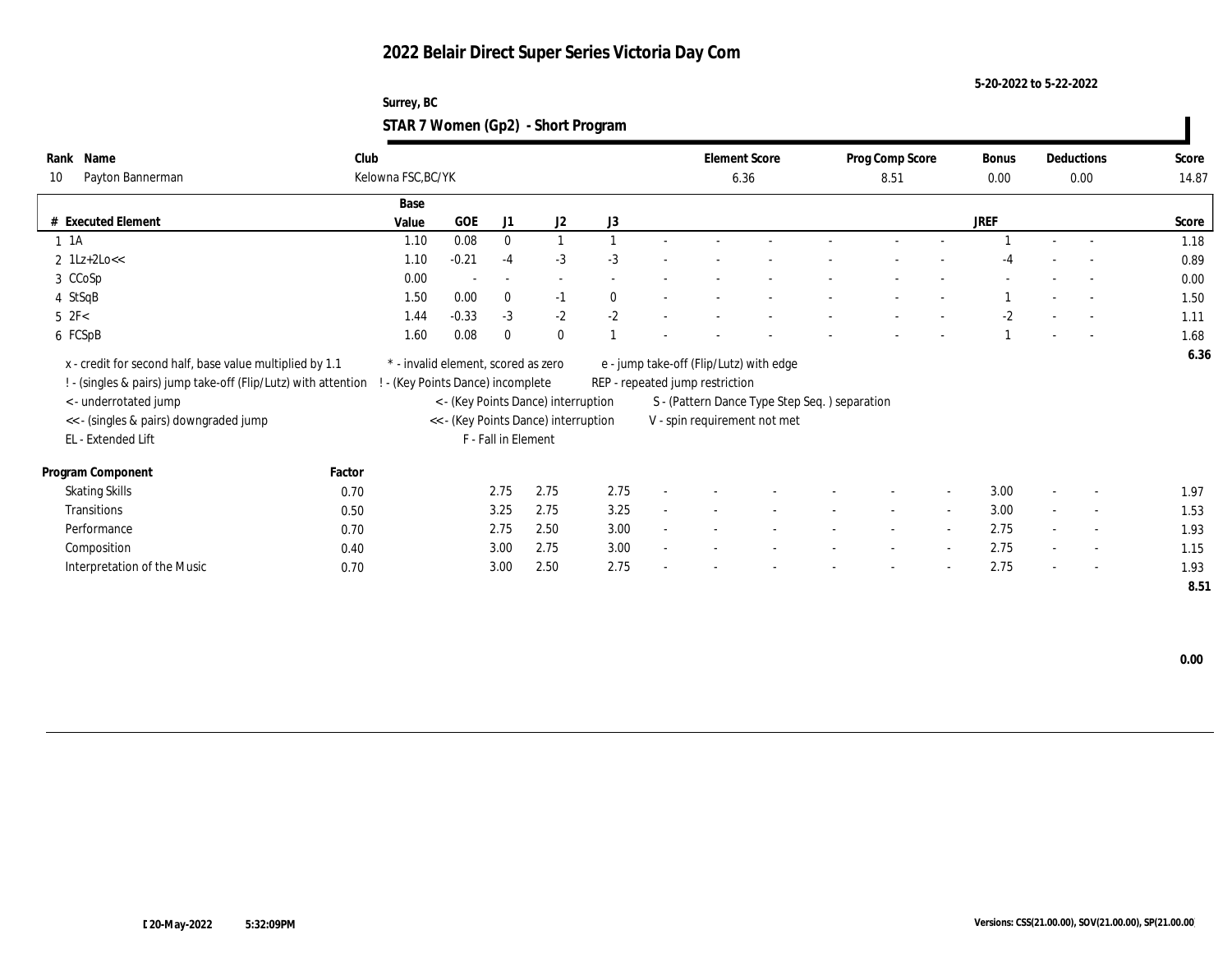**5-20-2022 to 5-22-2022**

| Surrey, BC                         |  |
|------------------------------------|--|
| STAR 7 Women (Gp2) - Short Program |  |

| Name<br>Rank<br>Justine Labonte<br>11                                                                                             | Club<br>Kelowna FSC, BC/YK |                                                                        |                     |                |              | Element Score<br>7.20           |                                               | Prog Comp Score<br>7.87 |        | <b>Bonus</b><br>0.00 |        | Deductions<br>0.40       | Score<br>14.67 |
|-----------------------------------------------------------------------------------------------------------------------------------|----------------------------|------------------------------------------------------------------------|---------------------|----------------|--------------|---------------------------------|-----------------------------------------------|-------------------------|--------|----------------------|--------|--------------------------|----------------|
|                                                                                                                                   | Base                       |                                                                        |                     |                |              |                                 |                                               |                         |        |                      |        |                          |                |
| # Executed Element                                                                                                                | Value                      | GOE                                                                    | J1                  | J <sub>2</sub> | J3           |                                 |                                               |                         |        | <b>JREF</b>          |        |                          | Score          |
| $1 \t1A$                                                                                                                          | 1.10                       | 0.00                                                                   | $\bf{0}$            | $\bf{0}$       | $\mathbf{0}$ |                                 |                                               |                         |        | $\Omega$             | $\sim$ |                          | 1.10           |
| 2ZFq                                                                                                                              | 1.80                       | $-0.90$                                                                | $-5$                | $-5$           | $-5$         |                                 |                                               |                         |        | $-5$                 |        |                          | 0.90           |
| 3 CCoSpB                                                                                                                          | 1.70                       | 0.04                                                                   | $\bf{0}$            | $\bf{0}$       | $\mathbf{0}$ |                                 |                                               |                         |        |                      |        |                          | 1.74           |
| $4$ 1Lo+2Lo                                                                                                                       | 2.20                       | $-0.13$                                                                | $-1$                | $-1$           | $-1$         |                                 |                                               |                         |        | $\bf{0}$             |        |                          | 2.07           |
| 5 StSqB                                                                                                                           | 1.50                       | $-0.11$                                                                | $\bf{0}$            | $-2$           | $-1$         |                                 |                                               |                         |        | $\bf{0}$             |        |                          | 1.39           |
| 6 FCSp                                                                                                                            | 0.00                       |                                                                        |                     |                |              |                                 |                                               |                         |        |                      |        |                          | 0.00           |
| ! - (singles & pairs) jump take-off (Flip/Lutz) with attention<br>< - underrotated jump<br><< - (singles & pairs) downgraded jump |                            | - (Key Points Dance) incomplete<br>< - (Key Points Dance) interruption |                     |                |              | REP - repeated jump restriction | S - (Pattern Dance Type Step Seq.) separation |                         |        |                      |        |                          |                |
| EL - Extended Lift                                                                                                                |                            | << - (Key Points Dance) interruption                                   | F - Fall in Element |                |              |                                 | V - spin requirement not met                  |                         |        |                      |        |                          |                |
| Program Component                                                                                                                 | Factor                     |                                                                        |                     |                |              |                                 |                                               |                         |        |                      |        |                          |                |
| <b>Skating Skills</b>                                                                                                             | 0.70                       |                                                                        | 3.00                | 3.25           | 2.25         |                                 |                                               |                         |        | 2.50                 |        | $\overline{\phantom{a}}$ | 1.93           |
| Transitions                                                                                                                       | 0.50                       |                                                                        | 2.75                | 3.00           | 2.00         |                                 |                                               |                         |        | 1.75                 |        | $\overline{\phantom{a}}$ | 1.19           |
| Performance                                                                                                                       | 0.70                       |                                                                        | 2.75                | 3.25           | 2.50         |                                 |                                               |                         |        | 2.25                 |        | $\overline{\phantom{a}}$ | 1.88           |
| Composition                                                                                                                       | 0.40                       |                                                                        | 2.75                | 3.50           | 2.25         |                                 |                                               |                         | $\sim$ | 2.25                 |        | $\overline{\phantom{a}}$ | 1.08           |

2 Fall(s) factor (0.2) **0.40**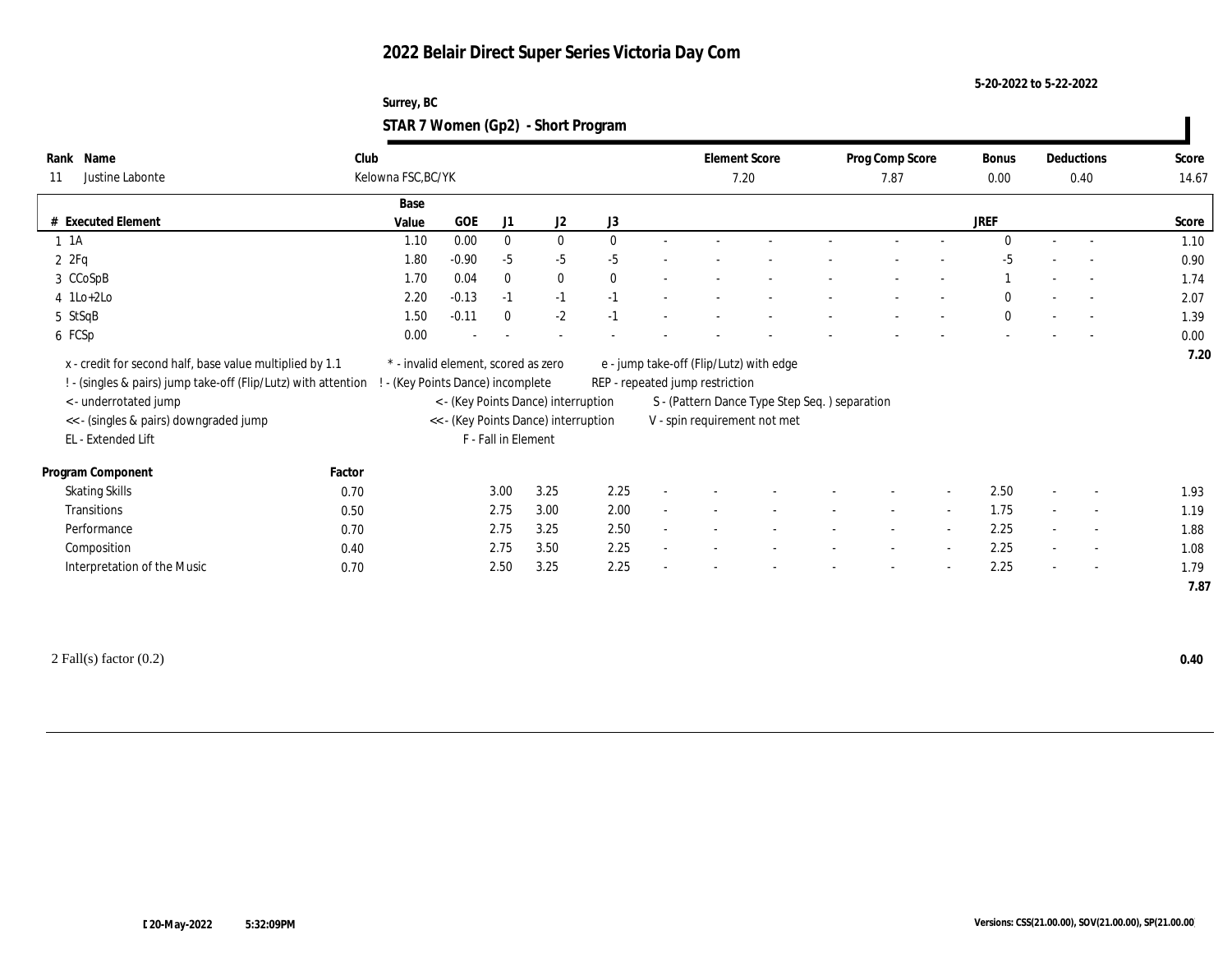**5-20-2022 to 5-22-2022**

| Surrey, BC                         |  |
|------------------------------------|--|
| STAR 7 Women (Gp2) - Short Program |  |

| Name<br>Rank<br>Noura Seid-Karbasi<br>12                                                                                                                                                                                                                                                                                                                                                                   | Club   | Coquitlam SC, BC/YK                                                    |                                                                                                    |              |          |              |        | <b>Element Score</b><br>6.16    |                                                                                                                          | Prog Comp Score<br>7.19 |                          | Bonus<br>0.00 |                          | Deductions<br>0.20       | Score<br>13.15 |
|------------------------------------------------------------------------------------------------------------------------------------------------------------------------------------------------------------------------------------------------------------------------------------------------------------------------------------------------------------------------------------------------------------|--------|------------------------------------------------------------------------|----------------------------------------------------------------------------------------------------|--------------|----------|--------------|--------|---------------------------------|--------------------------------------------------------------------------------------------------------------------------|-------------------------|--------------------------|---------------|--------------------------|--------------------------|----------------|
|                                                                                                                                                                                                                                                                                                                                                                                                            |        | Base                                                                   |                                                                                                    |              |          |              |        |                                 |                                                                                                                          |                         |                          |               |                          |                          |                |
| # Executed Element                                                                                                                                                                                                                                                                                                                                                                                         |        | Value                                                                  | GOE                                                                                                | J1           | J2       | J3           |        |                                 |                                                                                                                          |                         |                          | JREF          |                          |                          | Score          |
| $1 \t1A$                                                                                                                                                                                                                                                                                                                                                                                                   |        | 1.10                                                                   | 0.00                                                                                               | $\bf{0}$     | $\bf{0}$ | $\mathbf{0}$ |        |                                 |                                                                                                                          |                         |                          | $\Omega$      | $\sim$                   |                          | 1.10           |
| $2 \text{2Lo} \leq \text{2Co} \leq \text{2Co} \leq \text{2Co} \leq \text{2Co} \leq \text{2Co} \leq \text{2Co} \leq \text{2Co} \leq \text{2Co} \leq \text{2Co} \leq \text{2Co} \leq \text{2Co} \leq \text{2Co} \leq \text{2Co} \leq \text{2Co} \leq \text{2Co} \leq \text{2Co} \leq \text{2Co} \leq \text{2Co} \leq \text{2Co} \leq \text{2Co} \leq \text{2Co} \leq \text{2Co} \leq \text{2Co} \leq \text{$ |        | 0.50                                                                   | $-0.21$                                                                                            | $-5$         | $-3$     | $-5$         |        |                                 |                                                                                                                          |                         |                          | -4            |                          |                          | 0.29           |
| 3 FCSpB                                                                                                                                                                                                                                                                                                                                                                                                    |        | 1.60                                                                   | $-0.04$                                                                                            | $\mathbf{0}$ | $\bf{0}$ | $\mathbf{0}$ |        |                                 |                                                                                                                          |                         |                          | $-1$          |                          | $\overline{\phantom{a}}$ | 1.56           |
| 4 StSqB                                                                                                                                                                                                                                                                                                                                                                                                    |        | 1.50                                                                   | $-0.15$                                                                                            | $\mathbf{0}$ | $-2$     | $-2$         |        |                                 |                                                                                                                          |                         |                          | $\mathbf{0}$  |                          |                          | 1.35           |
| $5$ 2F $<$                                                                                                                                                                                                                                                                                                                                                                                                 |        | 0.50                                                                   | $-0.25$                                                                                            | $-5$         | $-5$     | $-5$         |        |                                 |                                                                                                                          |                         |                          | $-5$          |                          |                          | 0.25           |
| 6 CCoSpB                                                                                                                                                                                                                                                                                                                                                                                                   |        | 1.70                                                                   | $-0.09$                                                                                            | $\mathbf{0}$ | $\bf{0}$ | $-1$         |        |                                 |                                                                                                                          |                         |                          | $-1$          |                          |                          | 1.61           |
| x - credit for second half, base value multiplied by 1.1<br>! - (singles & pairs) jump take-off (Flip/Lutz) with attention<br>< - underrotated jump<br><< - (singles & pairs) downgraded jump<br>EL - Extended Lift                                                                                                                                                                                        |        | * - invalid element, scored as zero<br>- (Key Points Dance) incomplete | < - (Key Points Dance) interruption<br><< - (Key Points Dance) interruption<br>F - Fall in Element |              |          |              |        | REP - repeated jump restriction | e - jump take-off (Flip/Lutz) with edge<br>S - (Pattern Dance Type Step Seq.) separation<br>V - spin requirement not met |                         |                          |               |                          |                          |                |
| Program Component                                                                                                                                                                                                                                                                                                                                                                                          | Factor |                                                                        |                                                                                                    |              |          |              |        |                                 |                                                                                                                          |                         |                          |               |                          |                          |                |
| <b>Skating Skills</b>                                                                                                                                                                                                                                                                                                                                                                                      | 0.70   |                                                                        | 2.75                                                                                               |              | 2.75     | 2.50         |        |                                 |                                                                                                                          |                         | $\overline{\phantom{a}}$ | 2.25          | $\overline{a}$           | $\overline{\phantom{a}}$ | 1.79           |
| Transitions                                                                                                                                                                                                                                                                                                                                                                                                | 0.50   |                                                                        | 2.75                                                                                               |              | 2.50     | 2.50         |        |                                 |                                                                                                                          |                         | $\sim$                   | 2.25          |                          | $\overline{a}$           | 1.25           |
| Performance                                                                                                                                                                                                                                                                                                                                                                                                | 0.70   |                                                                        | 2.50                                                                                               |              | 2.50     | 2.25         | $\sim$ |                                 |                                                                                                                          | $\sim$                  | $\sim$                   | 2.00          | $\sim$                   | $\overline{\phantom{a}}$ | 1.62           |
| Composition                                                                                                                                                                                                                                                                                                                                                                                                | 0.40   |                                                                        | 2.75                                                                                               |              | 2.75     | 2.25         |        |                                 |                                                                                                                          |                         | $\overline{\phantom{a}}$ | 2.25          |                          | $\overline{\phantom{a}}$ | 1.00           |
| Interpretation of the Music                                                                                                                                                                                                                                                                                                                                                                                | 0.70   |                                                                        | 2.25                                                                                               |              | 2.50     | 2.00         |        |                                 |                                                                                                                          |                         | $\overline{a}$           | 2.00          | $\overline{\phantom{a}}$ | $\overline{\phantom{a}}$ | 1.53<br>7.19   |

1 Fall(s) factor (0.2) **0.20**

 $\mathbf{I}$